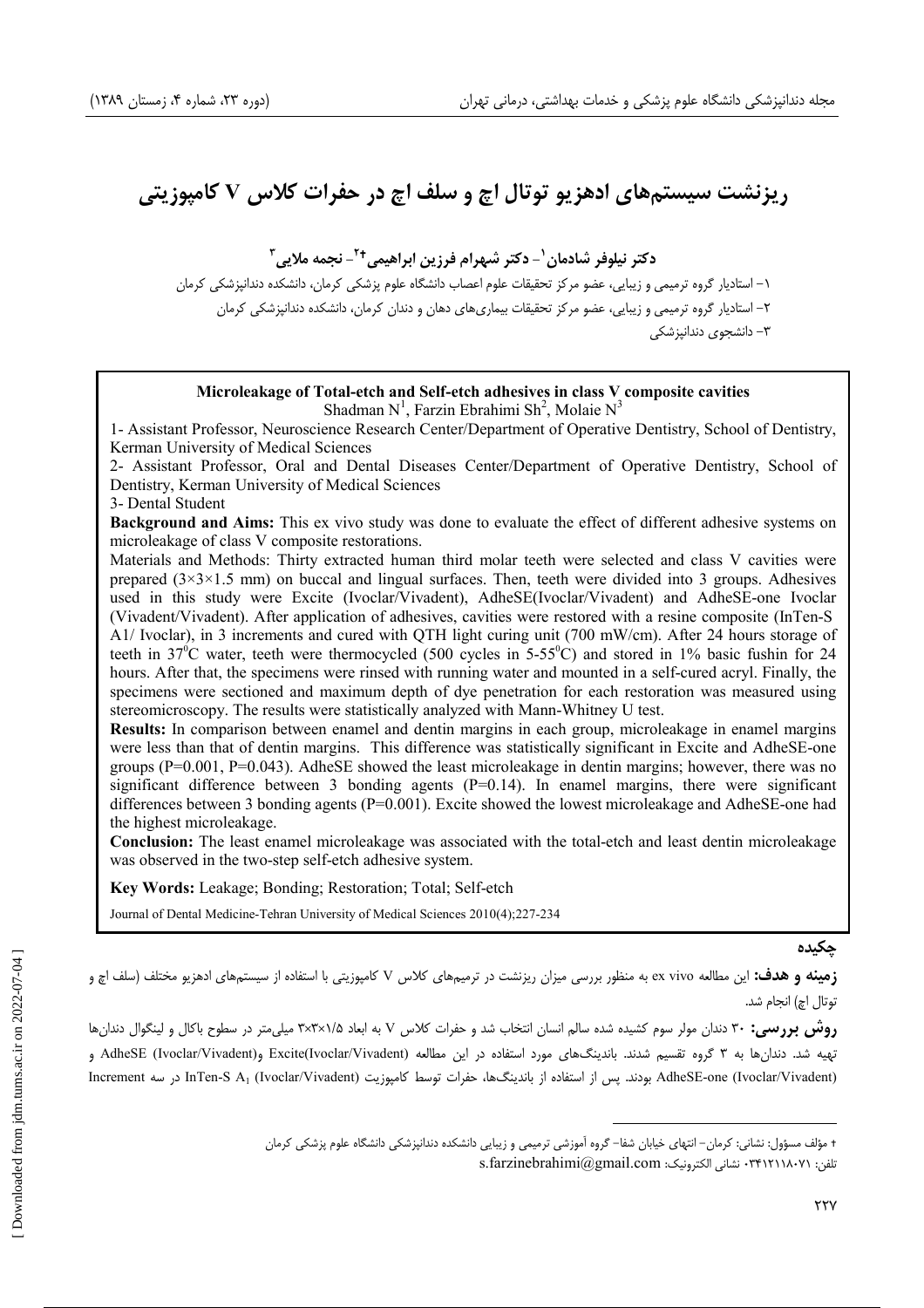ترمیم و با دستگاه QTH با شدت mW/cm<sup>2</sup> کیور شدند. پس از ۲۴ ساعت نگهداری در آب ۳۷ درجه سانتیگراد، دندانها تحت ۵۰۰ سیکل حرارتی ۵۵–۵ درجه سانتیگراد قرار گرفتند و سپس در محلول فوشین بازی ۰٪ به مدت ۲۴ ساعت نگهداری شدند و پس از شستشو با آب در آكریل شفاف سلف كیور مانت شدند و پس از برش زیر استریومیکروسکوپ برای تعیین میزان ریزنشت بررسی شدند. برای آنالیز آماری دادهها از آزمون Mann -Whitney U استفاده شد. **یافتهها:** در مقایسه مارژینهای مینایی و عاجی در هر گروه، میزان ریزنشت در مینا کمتر از عاج بود و در گروههای Excite و AdheSE-one این تفاوت از نظر آماری معنیدار بود (۱۰۰۱+P=۰/۰۴۳، ۲۰-P). در مقایسه مارژینهای عاجی، کمترین ریزنشت مربوط به باندینگ AdheSE بود، البته بین سه باندینگ از نظر آماری تفاوت معنیداری وجود نداشت (P=۰/۱۴). در مقایسه مارژینهای مینایی، بین سه باندینگ از نظر آماری تفاوت معنیداری وجود داشت (P=۰/۰۰۱) و کمترین ریزنشت مربوط به باندینگ Excite و بیشترین مربوط به AdheSE-one بود.

**نتیجه گیری:** کمترین ریزنشت مارژین مینایی مربوط به سیستم ادهزیو توتال اچ و کمترین ریزنشت مارژین عاجی مربوط به سیستم ادهزیو سلف اچ دو قسمتی بود.

> **كليد واژهها:** نشت؛ باندينگ؛ ترميم؛ توتال؛ سلف اچ وصول: ٨٩/١٢/٢٣ اصلاح نهايي: ٨٩/١٠/١٥ تأييد چاپ: ٨٩/١٠/٢٠

### مقدمه

مواد ترمیمی با اساس رزینی، امروزه به عنوان ماده انتخابی جهت درمان های دندانپزشکی و ترمیم ضایعات سرویکال، کاربرد زیادی دارند که این مسئله به علت ظاهر زیبا و باند مستحکم آنها به ساختار دندان است. با این وجود، هنوز مشکل عمدهای تحت عنوان ریزنشت، به ویژه در ضایعات سرویکال (کلاس V) با مارژین عاجی مطرح می باشد (۱). میکرولیکیج یا ریزنشت عبارت است از مسیر غیر قابل تشخیص کلینیکی برای عبور باکتریها، مایعات، مولکولها یا یونها بین یک دیواره حفره و ماده ترمیمی. بررسی ریزنشت به عنوان یک معیار اصلی برای ارزیابی موفقیت هر ماده ترمیمی مورد استفاده در دهان مطرح میباشد. از نظر بالینی ریزنشت از زمانی اهمیت یافت که مشخص شد تحریک پالپی توسط باکتریها ایجاد میشود، نه خاصیت شیمیایی و سمی مواد ترمیمی. باکتری در درزهای لبهای مملو از مایعات و زیر ترمیمهای کامپوزیتی قادر به بقا و تکثیر میباشد و تنها در صورتی که ترمیم به نحو شایستهای مسدود شده باشد، زنده نخواهد ماند (۲). در واقع به دست آوردن سیل مارژین در مارژینهای عاجی ترمیمهای کامپوزیتی، به علت پیچیدگیهای موجود در ساختار عاج، بسیار مشکل تر از مینا است. چون عاج، نسجی هتروژن و سوبسترائی دینامیک می باشد (۳).

اینترفیس دندان- ماده ترمیمی دارای پهنایی به اندازه ٢٠-١٠ میکرون میباشد که اجازه دسترسی به باکتریها یا محصولات أنها را میدهد (۴). چسباندن رزین به حفره برخوردار از لبههای سطحی مینایی هنوز هم بهترین روش برای جلوگیری از ریزنشت است. تهاجم

باکتریها، حساسیت پس از کار، رنگپذیری مارژین، شکستگیهای لبهای، یوسیدگی ثانویه و نکروز پالپ، مشکلات مربوط به ریزنشت هستند که به بیشتر شکستها در ترمیمهای زیبایی منجر میشوند (۵). یکی از فواید مواد ادهزیو حذف کننده لایه اسمیر این است که می توانند حد فاصل عاج-رزین را مسدود نموده و بدین شکل مانع از عریان شدن مجموعه پالپ–عاج در برابر باکتریها و سموم آنها گردند. با وجود گزارشات آزمایشگاهی متعددی که نشان دادهاند که چنین قابلیت مسدودسازی در سیستمهای چسبنده به عاج دارای اچ کامل موجود است، ولی مطالعاتی دیگر نیز وقوع ریزنشت شدید را با همین مواد چسبنده به عاج گزارش كردهاند. بعضى مطالعات نشان دادهاند كه ادهزیوهای سلف اچ دو مرحلهای وقتی با ادهزیوهای سه مرحلهای Etch-and-rinse از نظر میزان ریزنشت مقایسه شوند به عنوان استاندارد طلایی مطرحند و حتی در بعضی موارد بهتر از ادهزیوهای Etch-and-rinse دو مرحلهای هستند. سیستمهای سلف اچ و به طور عمده محصولات دو مرحلهای، حساسیت به کار (Technique sensitivity) کمتری دارند و از این نظر به سیستمهای توتال اچ برتري دارند (۶،۷).

تکنیکهای زیادی برای تست وضعیت سیل حفرات ترمیمی به صورت کمی و کیفی ابداع شدهاند، که شامل استفاده از دایها، نشانگرهای شیمیایی، ایزوتوپهای رادیواکتیو، فشار هوا، باکتری، آنالیز فعالیت نوترون (Neutron activation analysis)، تکنیکهای يوسيدگي مصنوعي (Artificial) و قابليت هدايت الكتريكي مي باشند (۸). در این تحقیق هدف بررسی و مقایسه میزان ریزنشت در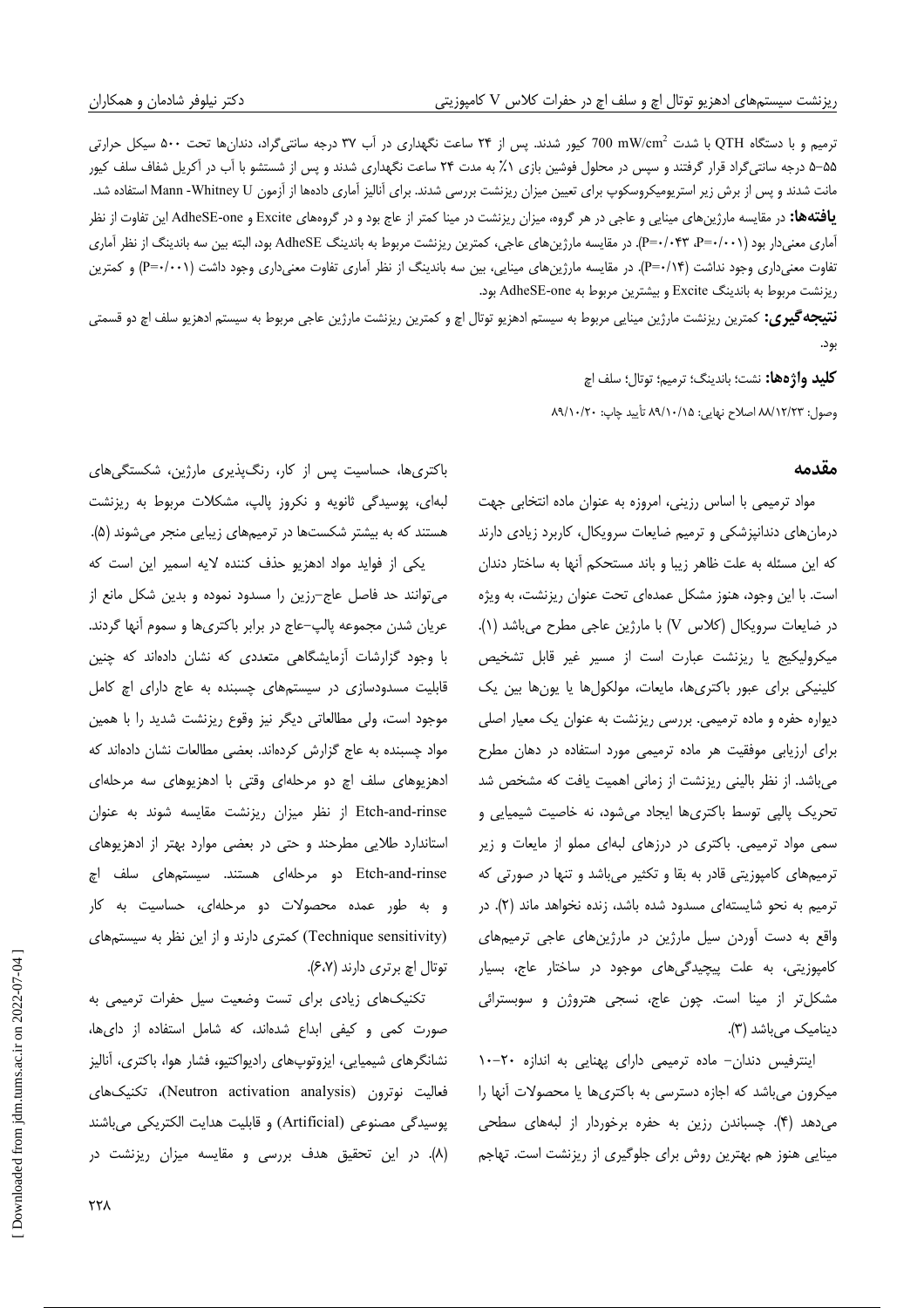هر پنج تهیه حفره، از فرز جدید استفاده شد.

دندان ها به ۳ گروه ۱۰ تایی تقسیم شدند که در هر گروه از یک Excite (2- step etch and rinse) نوع ادهزیو AdheSE (2- step self-etch primer) (Ivoclar, Vivadent) AdheSE-one (1- step self-etch) primer استفاده شد. مشخصات مواد مورد استفاده در این تحقیق، در جدول ۱ آورده شده است.

اكنون به شرح گروههاى اين تحقيق خواهيم پرداخت:

گروه اول: پس از شستشو و خشک کردن حفره، دیواره مینایی حفره توسط اسيد فسفريک ٣٧٪. .Ivoclar, Vivadent) (Liechtenstein به مدت ٢٠ ثانيه و ساير ديوارهها و كل حفره به مدت ۱۵ ثانیه اچ شدند و پس از شستشوی ۳۰ ثانیهای و خشک کردن حفره با گلوله پنبهای، یک لایه باندینگ Excite به کار برده شد و به آرامی یوار هوا زده شد و سپس کیورینگ به مدت ۲۰ ثانیه توسط لايت كيور کوار تز دستگاه هالوژن تنگستن ا شدت Coltolux 75 (Colten/Whaldent/Switzerland) انجام شد. شدت دستگاه به صورت دورهای توسط ۷۰۰ $\rm{mW/cm}^2$  مارژینهای مینایی و عاجی ترمیمهای کلاس V کامپوزیتی با استفاده از باندينگهاي مختلف (سلف اچ و توتال اچ) بود.

### **روش بررسی**

این مطالعه از نوع تجربی و ex vivo بود که بر روی ٣٠ دندان مولر سوم نهفته و نیمه نهفته کشیده شده انسان که عاری از پوسیدگی و ترک بودند انجام شد و این طرح در کمیته اخلاق در پژوهش دانشگاه علوم پزشکی کرمان مطرح شده و با شماره ۱۲۵/۸۷/۱۲۵ به تصویب رسیده است. دندانها پس از تمیز شدن از بقایای بافتهای نگهدارنده، در محلول ضدعفونی کننده کلرامین ۱٪ به مدت ۲۴ ساعت نگهداری شده و پس از شستشو، در نرمال سالین در دمای اتاق نگهداری شدند. سپس روی سطوح باکال و یا لینگوال دندانها به وسیله توربین همراه با اسپری أب و هوا و با فرز فیشور الماسی ۰/۸ (تیزکاوان- ایران) حفرات كلاس V به ابعاد ٣x٣x١/٥ ميلي متر (عرض مزيوديستال ٣ میلی متر و ارتفاع اکلوزوژنژیوال ۳ میلی متر و عمق ۱/۵ میلی متر) تعبیه شد، به طوری که مارژین اکلوزال حفرات در مینا و مارژین ژنژیوال آنها ۱ میلی متر پایین تر از CEJ قرار داشت. لازم به ذکر است که به ازای

| <b>Material</b>     | <b>Type</b>                            | Composition                                                                                                                                                                                                       | Manufacturer                                 | Batch #                       |
|---------------------|----------------------------------------|-------------------------------------------------------------------------------------------------------------------------------------------------------------------------------------------------------------------|----------------------------------------------|-------------------------------|
| Excite              | Total-etch<br>bonding<br>Agent         | HEMA, Dimethacrylates,<br>phosphonic acid acrylate, silicon<br>dioxide, Ethanol, photoinitiator                                                                                                                   | Ivoclar Vivadent<br>Schaan Liechtenstein     | L19442                        |
| AdheSE              | Two-Step<br>Self-etch bonding<br>agent | Primer: dimethacrylate,<br>phosphonic acid acrylate, initiators<br>and stabilizers.<br>Bonding: HEMA, dimethacrylate,<br>silicon dioxide, initiators and<br>stabilizers.                                          | Ivoclar Vivadent<br>Schaan Liechtenstein     | Primer: M02841<br>Bond:L49735 |
| AdheSE-<br>one      | One-step<br>Self-etch bonding<br>agent | Devivatives of bis-acrylamide,<br>water, bis-methacrylamide<br>dihydrogen phosphate, amino acid<br>acrylamide, hydroxy alkyl<br>methacrylamid, highly dispersed<br>silicon dioxide, catalysts and<br>stabilizers. | Ivoclar Vivadent<br>Schaan Liechtenstein     | L42008                        |
| InTen-S             | Light-Cure<br>Composite                | Filler Composition: Barium glass,<br>silica, titanium oxide<br>Matrix Composition: Bis GMA,<br><b>UDMA, Bis EMA6</b>                                                                                              | Ivoclar Vivadent aG,<br>Schaan Liechtenstein | J21793                        |
| Total-etch<br>Jumbo | Etchant                                | Phosphoric acid (37wt% in water)<br>Thickening agent and pigments                                                                                                                                                 | Ivoclar Vivadent<br>Schaan Liechtenstein     | L37473                        |

جدول ۱- مشخصات مواد مورد استفاده در مطالعه و ترکیبات أنها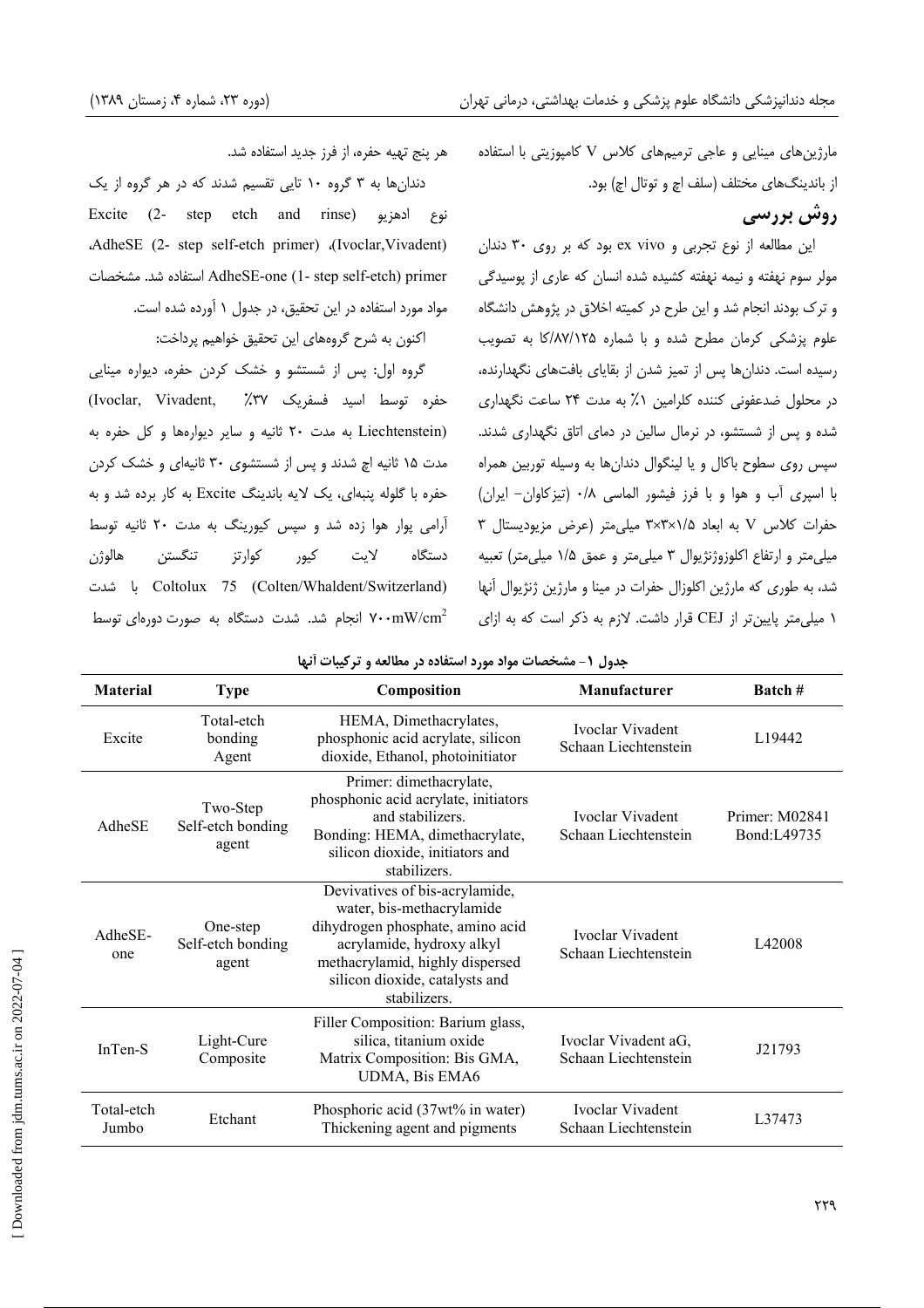| جدول ۳- معیارهای نمره دادن به ریزنشت                               |             |  |  |
|--------------------------------------------------------------------|-------------|--|--|
| تعريف                                                              | رتبه ريزنشت |  |  |
| عدم نفوذ رنگ                                                       |             |  |  |
| نفوذ رنگ از لبه حفره تا كمتر از نصف طول كف ژنژيوال يا اكلوزال حفره |             |  |  |
| نفوذ رنگ بیشتر ازنصف طول کف ژنژیوال یا اکلوزال حفره                |             |  |  |
| نفوذ رنگ به دیواره اَگزیالی حفره و پیشروی در طول دیواره اَگزیال    |             |  |  |

دستگاه رادیومتر (OPTILUX sds, Kerr) چک میشد. سپس پرکردن حفره با کامپوزیت InTen-S A1 توسط سه لایه به شکلی انجام شد که ابتدا نیمه ژنژیوال حفره و سپس نیمه اکلوزال حفره و در أخر کل حفره با کامپوزیت ترمیم شد، به نحوی که هیچ لایهای بیشتر از ۲ میلی متر ضخامت نداشت و هر لایه به مدت ۴۰ ثانیه کیور شد.

گروه دوم: پس از شستشو و خشک کردن حفره، عملیات باندینگ AdheSE اجرا شد. پرایمر AdheSE ) AdheSE به مدت ۳۰ ثانیه در حفره مورد استفاده قرار گرفت و از پوار هوا استفاده شد و سپس از ادهزیو (bottle 2) به مدت ۲۰ ثانیه به تمام قسمتهای حفره زده شد و پس از استفاده از پوار هوا کیورینگ به مدت ۲۰ ثانیه انجام گرفت و مرحله ترمیم حفره مشابه گروه قبلی اجرا شد.

گروه سوم: پس از شستشو و خشک کردن حفره، عملیات باندینگ AdheSE-one انجام گرفت. باندینگ AdheSE-one به مدت ۳۰ ثانیه به تمامی نواحی حفره زده شد و پس از استفاده از پوار هوا جهت حذف اضافات باندینگ، کیورینگ به مدت ۲۰ ثانیه انجام شد و مرحله ترمیم حفره مشابه دو گروه قبلی اجرا گردید.

در مرحله بعدى همه نمونهها توسط فرز الماسى Knife edge مخصوص يرداخت كاميوزيت (تيزكاوان– ايران) تحت Finishing قرار گرفته و پرداخت (Polishing) نیز توسط دیسکـهای ساینده آلومینیوم اكسايد Sof-Lex (3M, ESPE, USA) انجام شد. سپس نمونهها به مدت ۲۴ ساعت در آب مقطر در دمای ۳۷ درجه سانتی گراد نگهداری شدند. در مرحله بعدی نمونهها تحت ترموسایکل توسط دستگاه ترموسایکل (برادران پویا- ایران) قرار گرفتند (۵۰۰ سیکل حرارتی در محدوده دمایی ۵۵–۵ درجه سانتی گراد با Dwell time معادل ۶۰ ثانیه و Transfer time معادل ۱۵ ثانیه) و سپس اپکس دندانها توسط موم چسب سیل شده و ۲ لایه لاک ناخن روی تمام سطوح دندانها به جز ترمیم و یک میلی متری اطراف مارژین ترمیمها زده شد. پس از خشک

شدن لاک، نمونهها به مدت ٢۴ ساعت در محلول فوشین بازی ١٪ با pH خنثی در دمای ۳۷ درجه سانتی گراد نگهداری شدند و پس از شستشو به مدت ۱۵ دقیقه با آب جاری، داخل اکریل شفاف سلف کیور (آکروپارس– ایران) مانت شدند. در مرحله بعدی نمونهها توسط دستگاه برش دندان (وفائی- ایران) به وسیله دیسک الماسی و آب در جهت باکولینگوال از قسمت وسط ترمیم برش داده شدند و میزان نفوذ رنگ با کمک ۲ نفر متخصص ترمیمی به صورت Blind زیر استریومیکروسکوپ (Carl Zeiss, SAS, Germany) با بزرگنمایی به طور مجزا از هم بررسی شدند. با بررسی هر دو نیمه برش خورده دندان، بیشترین درجه نفوذ رنگ برای هر برش ثبت شد. میزان نفوذ رنگ در مارژین ژنژیوال (عاجی) و اکلوزال (مینایی) به صورت كيفي رتبهاي بيان شد (جدول ٢).

جهت مقایسه مقادیر ریزنشت در مارژینهای مینایی و عاجی از آزمون آماری Mann-Withney U استفاده شد و P<۰/۰۵ به عنوان سطح معنی داری در نظر گرفته شد.

### بافتهها

میزان ریزنشت در مارژینهای مینایی و عاجی در جدول ۳ مشاهده میشود. همچنین نتایج أنالیز أماری میزان میکرولیکیج با استفاده از آزمون Mann-withney U بین مینا و عاج دندان گروههای ۱، ۲ و ۳ در جدول۴ آمده است. مقایسه نتایج ریزنشت در مارژینهای عاجی و مینایی در گروهها به شرح زیر میباشد:

در مقایسه ریزنشت بین مارژینهای مینایی بین سه گروه از نظر آماری تفاوت معنیداری وجود داشت (P=۰/۰۰۱). Excite دارای کمترین میزان ریزنشت و AdheSE-one دارای بیشترین میزان ریزنشت بود.

در مقایسه ریزنشت بین مارژینهای عاجی، بین سه نوع باندینگ از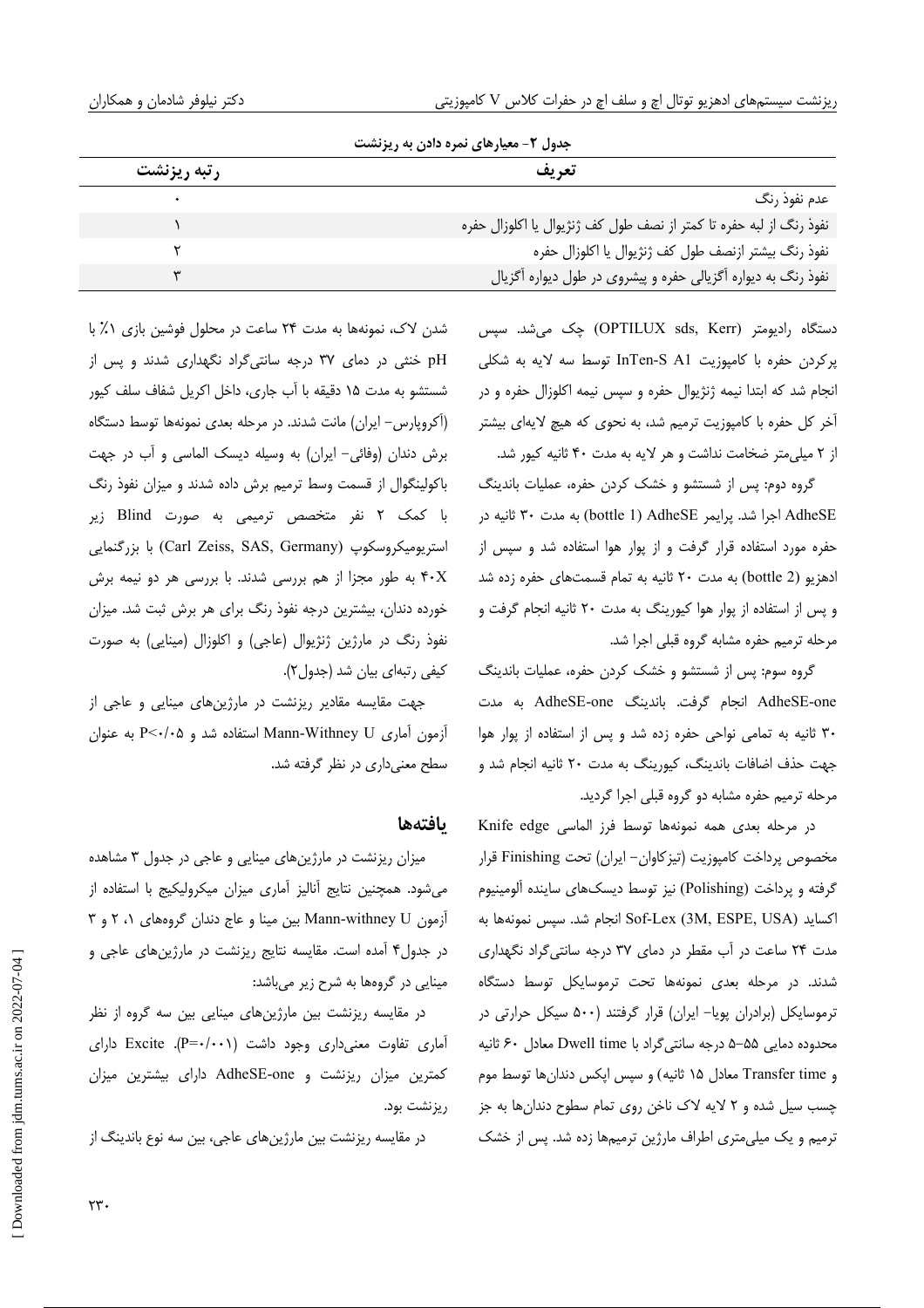| جدول ۳- میزان ریزنشت مارژینهای مینایی و عاجی به تفکیک گروهها |                             |                          |                          |                      |                         |              |
|--------------------------------------------------------------|-----------------------------|--------------------------|--------------------------|----------------------|-------------------------|--------------|
| عاج                                                          |                             |                          | مىنا                     |                      |                         |              |
| گروه ۳                                                       | گروه ۲                      | گروه ۱                   | گروه ۳                   | گروه ۲               | گروه                    | گروه<br>رتبه |
| $\mathbf{0}$                                                 | $\wedge$ $(\lambda \wedge)$ | $\forall$ (%) $\delta$ ) | $\gamma$ (%) $\cdot$ )   | $\cdot$ (% $\circ$ ) | ۱۵ (%۷۵)                |              |
| Y''(150)                                                     | $\forall$ (%) $\Delta$ )    | $Y(X^{\prime})$          | 10 (%Y۵)                 | $5(x^2 + y^2)$       | $\Delta$ (% $\lambda$ ) |              |
| $\mathbf{Y}(\mathbf{X})\cdot$                                | 10 (%)                      | $f(x,\tau)$              | $\forall$ (%) $\delta$ ) | $f(x,\tau)$          | $\boldsymbol{0}$        | ۲            |
| $\Delta$ (% $\lambda$ )                                      | $\Delta$ (% $\lambda$ 0)    | $5(x^2 + y^2)$           | $\bullet$                | $\bullet$            | ۰                       | ٣            |

جدول ٤- نتايج أناليز أماري ميزان ميكروليكيج با استفاده از أزمون Mann-withney U بين مينا و عاج دندان گروههاي ١، ٢ و ٣

| Group                        | <b>Mean Rank</b>    | <b>Mann-Whitney U</b> | P-value            |
|------------------------------|---------------------|-----------------------|--------------------|
| Dentin-                      | <b>TY/YA</b>        |                       |                    |
| Enamel- $\lambda$            |                     | $\Delta\Delta/\cdot$  | $\cdot/\cdot\cdot$ |
| Dentin- $\gamma$             | $Y\1/F$             |                       |                    |
| Enamel- $\gamma$             | 19/F.               | $\frac{1}{\sqrt{2}}$  | $<$ ./ar           |
| $D$ entin- $\mathbf{r}$      | $\frac{1}{2}$       |                       |                    |
| Enamel- $\mathbf{\tilde{r}}$ | <b><i>IV/FA</i></b> | 179/2                 | $\cdot/\cdot$ ۴۳   |

سیستمهای ادهزیو، قادر به جلوگیری کامل از ریزنشت در مارژینهای مینایی و عاجی نشدند که این یافته در هماهنگی با مطالعات بسیاری که در این زمینه انجام شده هماهنگ است (۳،۸،۱۰).

در یک مطالعه SEM که روی تطابق مارژین ترمیمهای كلاس V توسط Ernst و همكاران انجام شد اين نتيجه به دست آمد که برخی از ادهزیوهای سلف اچ از نظر تطابق مارژین عاجی، مشابه ادهزیوهای توتال اچ هستند، در حالی که گروهی دیگر از این نظر ضعيف تر عمل مي كنند (١١).

بعضی محققان معتقدند که وجود آب در ترکیب ادهزیو می تواند یک مزیت محسوب شود زیرا اجازه رهیدراتاسیون عاج و در نتیجه نفوذ مناسب ادهزیو به شبکه کلاژنی کلاپس کرده را میدهد (١٢). وجود آب در ترکیب AdheSE به نفوذ مناسب ادهزیو کمک می کند که شاید بتوان كمتر بودن ميزان ريزنشت AdheSE را به اين مسئله نسبت داد. همچنین کمتر بودن ریزنشت عاجی در باندینگ AdheSE را شاید بتوان به حضور فیلر در این ادهزیو نیز نسبت داد. چون لایه ادهزیو در شرایط وجود فیلر ضخیمتر می باشد، در نتیجه در طی مراحل اولیه پلیمریزاسیون، در قسمت اینترفیس (از نظر چسبندگی) بهتر عمل می کند و چون باعث افزایش الاستیک مدولوس و Rigidity ادهزیو نظر أماري تفاوت معنىداري وجود نداشت (P=٠/١۴). البته AdheSE دارای کمترین میزان ریزنشت (از نظر عددی) در مارژین عاجی بود.

در مقایسه ریزنشت بین مارژین مینایی و عاجی درهر گروه، در گروههای P=۰/۰۴۳) AdheSE-one) و P=۰/۰۴۳) AdheSE-one آماری تفاوت معنیداری مشاهده شد و ریزنشت در مارژین مینایی کمتر از مارژین عاجی بود ولی در گروه AdheSE این تفاوت از نظر آماری معنی دار نبود (۵۲+-P).

### بحث و نتيجهگيري

ریزنشت به عنوان روشی جهت سنجش تطابق مارژین یک ماده ترمیمی به دندان میباشد. Asmussen و Jorgensen گزارش کردند که پدیده شکل گیری گپ به خاطر تفاوت در ضریب انبساط حرارتی بین ساختار دندان و ماده ترمیمی است و در زمانهای تغییر دما در محیط دهان، دندان و ترمیم به میزانهای متفاوتی انبساط و انقباض می یابد. همچنین به علت انقباض ناشی از پلیمریزاسیون سبب شکل گیری گپ در اینترفیس دندان- ترمیم و در نتیجه سبب وقوع ريزنشت مي شوند (۹).

طی بررسی های به عمل آمده در این تحقیق، هیچ کدام از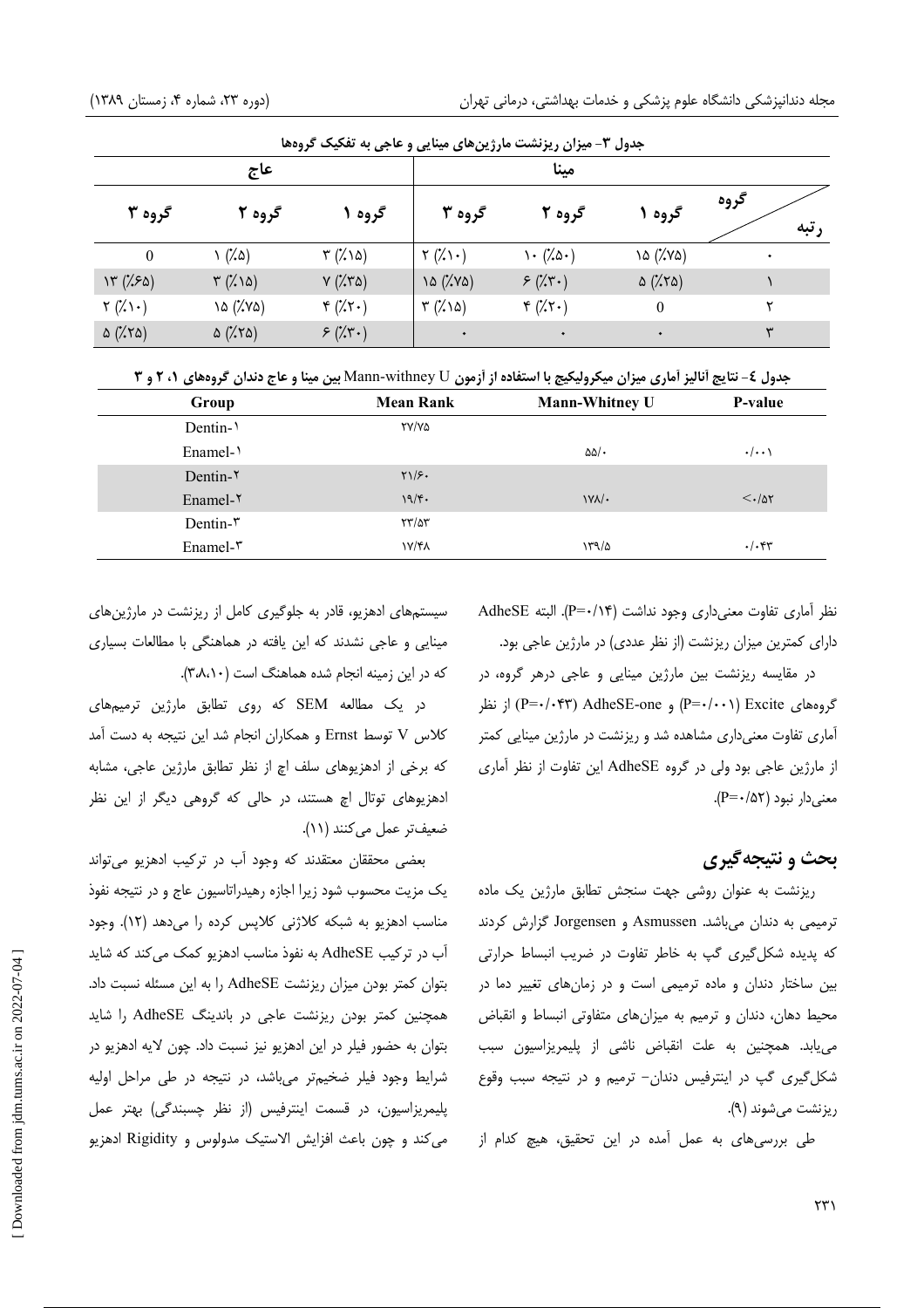میشود، سبب کاهش میزان انقباض ادهزیو و افزایش مقاومت ناحیه Adhesive joint و اینترفیس در طی تغییرات ابعادی کامپوزیت می گردد. همچنین مطالعات نشان دادهاند که استفاده از چنین رزینهایی (دارای فیلر)، سبب بهبود کیفیت و تطابق مارژینها میشود  $(17.19)$ 

توجیه دیگری که شاید بتوان برای میزان سیل خوب AdheSE در عاج عنوان کرد این است که این ادهزیو دارای pH حدود ۱/۵ است و جزء ادهزیوهای نسبتاً قوی محسوب میشود. خاصیت اسیدی نسبتاً قوی آن سبب می شود که تداخل میکرومکانیکال آن با مینا و عاج به خوبی صورت پذیرد. در مورد ادهزیوهای با خاصیت اسیدی نسبتاً قوی و همچنین ملایم، کریستالهای هیدروکسی آپاتیت باقیمانده در قسمتهای عمقی لایه هیبرید در واکنش شیمیایی بین مولکولی با ادهزيو شركت مي كنند و سبب بهبود باندينگ مي شوند (١۵).

سیستمهای سلف اچ به طور کلی در مقایسه با سیستمهای توتال اچ حساسیت کار کمتری دارند. به نظر می رسد که علت آن حذف Over wetting , Over drying ،Over etching و Over wetting ىاشد (۱۶).

Excite به علت وجود اتانل (به عنوان حلال) در تركيباتش، حساسيت زيادى به وضعيت رطوبت سوبسترا دارد (١٧). Giachetti و همکاران در مطالعه خود به این نتیجه رسیدند که سیستمهای ادهزیو سلف اچ دو مرحلهای، سیل قابل قبولی در عاج، ایجاد می کنند (١٨).

همچنین Wilder و همکاران در سال ۱۹۹۸ (۱۹) و Miranda و همکاران در سال ۲۰۰۶ (۲۰) به این نتیجه رسیدند که اثر بخشی باندینگها برای چسبیدن به مینا و عاج با استفاده از ادهزیوهای (etch & rise) و ادهزیوهای ساده شده (Self-etch) بسیار مشابه یکدیگر است و از سوی دیگر ادهزیوهای ساده شده دارای مزیت کاهش مراحل کار کلینیکی هم هستند.

در مطالعه Gagliardi و Avelar كه در سال ٢٠٠٢ و جهت بررسی ریزنشت چند نوع باندینگ مختلف انجام شد، میزان ریزنشت در مارژین عاجی با کاربرد Excite نسبتاً زیاد بود و در حقیقت بین میزان ریزنشت Excite و باندینگهای سلف اچ از نظر آماری تفاوت چشمگیری وجود نداشت (۲۱). در بعضی مطالعات، ادهزیوهای Self-etch مقادیر ریزنشت مشابه سیستمهای Etch-and-rise دو

مرحلهای داشتند، مانند مطالعه Cardoso و همکاران که در سال ۱۹۹۹ انجام شد (٢٢)، كه از اين نظر نتيجه اين مطالعات مشابه اين مطالعه مىباشد.

مقایسه نتایج ریزنشت مارژینهای مینایی و عاجی به صورت دو به دو، نشان داد که در گروه Excite و AdheSE-one، این تفاوت از نظر آماری معنی دار بود (۰۰۱–P=۰/۰۴۳، P=۰/۰۴۳). در صورتی که در مورد AdheSE، این تفاوت از نظر آماری معنیدار نبود. در حالی که باندینگ به مینا، دارای نتایج قابل پیشگویی میباشد، با این وجود باندینگ به سطوح عاجی همچنان مورد بحث است که این مسئله به علت ترکیب پیچیده و ماهیت هیستولوژیک متفاوت عاج میباشد. اتصال به مینا پروسهای نسبتاً ساده و بدون سختیهای تکنیکی خاص است، چون مینا نسجی هیپرمینرالیزه است (۹۰٪ حجمی آن از هیدروکسی آیاتیت تشکیل شده است) ولی چسبندگی به عاج، پروسهای مشکل تر می باشد. عاج دارای درصد آب و مواد آلی بیشتری است که می تواند پروسهٔ باندینگ را دچار اختلال کند (۱۵-۱۳).

طبق مطالعه علوی و کیانی منش (۲۳) در سیستمهای ادهزیو Total- etch، همواره این امکان وجود دارد که رزین به طور کامل به قسمت عمقی دمنیرالیزه شده عاجی نفوذ پیدا نکند و این مسئله سبب حساس شدن این نوع ادهزیوها به هیدرولیز و در نتیجه میزان ریزنشت بیشتر در مارژین عاجی میگردد که از این نظر مشابه نتیجه این مطالعه مے ،باشد.

ادهزیوهای All-in-one کنونی (از جمله AdheSE-one)، دارای کوپلیمری هستند که از جدا شدن اجزاء باندینگ جلوگیری می کند و به عنوان عامل Wetting عمل میکند و سبب پیشبرد نفوذ رزین در میان لا به لای کلاژنهای اکسپوز شده میشود. یکی از معایب كاربرد سلف اچ پرايمرها، آن است كه ممكن است آنها در اچ كردن سوبسترای دندانی دارای لایه اسمیر ضخیم و مینای فاقد منشور، ناکافی عمل کنند، در نتیجه از نظر میزان سیل در مینا، مشابه عاج باشند (٢۴).

Bishara و همكاران سطح مينا را زير ميكروسكوپ الكتروني مقطع نگار بررسی کردند و آشکار نمودند که استطالههای رزینی به دست آمده از اچ با اسید فسفریک قطورتر و یک شکل هستند. در حالی که استطالههای رزینی به دست آمده از پرایمرهای اسیدی نازک بوده و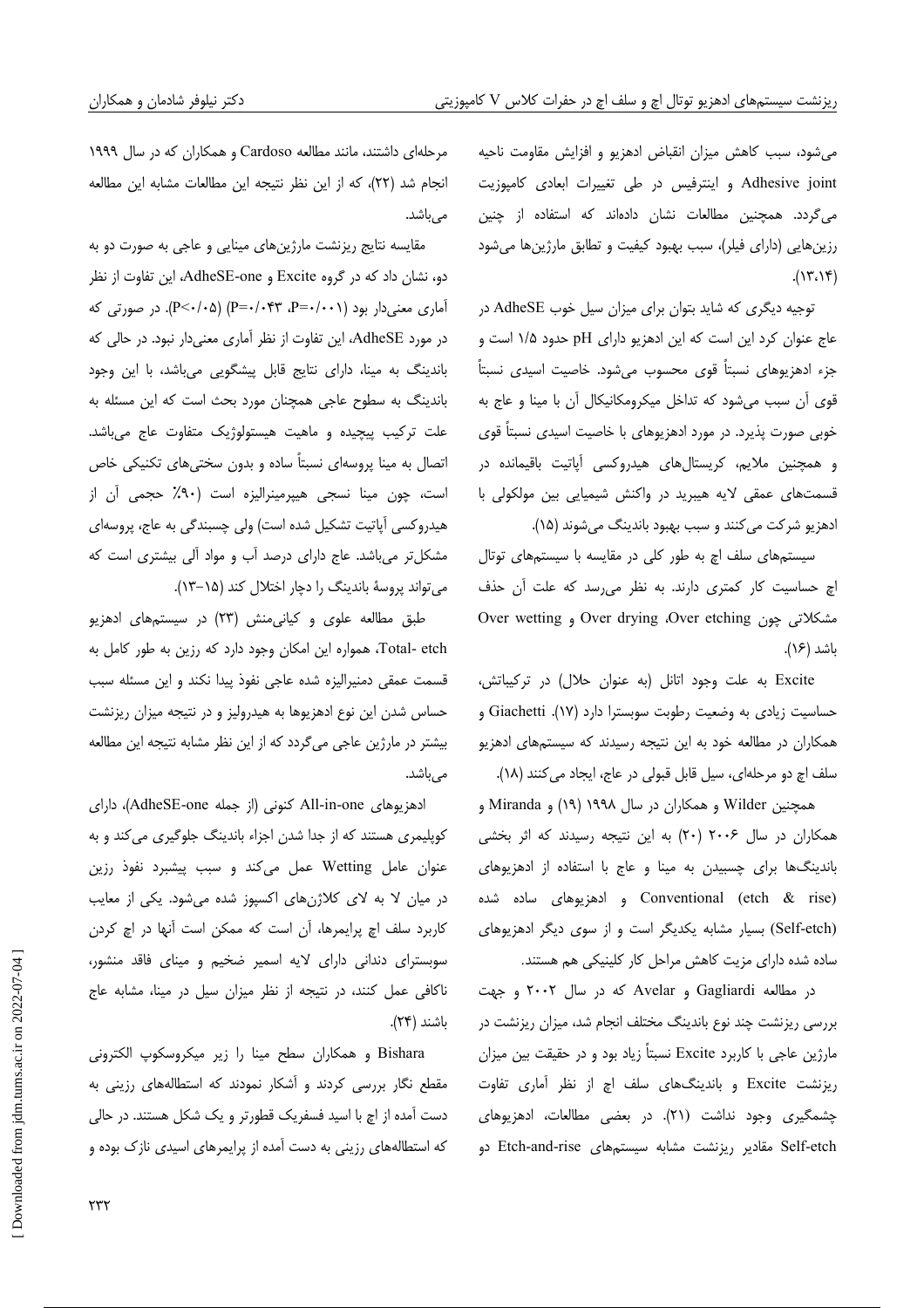شباهت کمتری با هم دارند، که این باعث پیوند ضعیفتری میشود. در نتیجه میزان ریزنشت مینائی را در سیستم سلف اچ افزایش می دهد تا حدی که نتایج ریزنشت مینایی، مشابه میزان ریزنشت عاجی میگردد  $\Lambda(\Upsilon \Delta)$ 

از آنجایی که پرایمرهای اسیدی در حین کار شسته نمی شوند، یون های کلسیم و فسفر آزاد شده از انحلال کریستال های هیدروکسی آیاتیت در محلول پرایمر وارد می شوند. غلظت بالای پونهای کلسیم و فسفر مانع از حل شدن بیشتر آیاتیت خواهد شد، پس دمینرالیزاسیون مینا کاهش خواهد یافت (۲۶) که از این نظر مشابه نتیجه این مطالعه مى باشد.

طبق نتایج به دست آمده از این تحقیق، ریزنشت مارژین مینایی در گروه Excite کمترین و در گروه AdheSE-One، بیشترین بود و این تفاوت از نظر آماری معنیدار بود.

در برخی مطالعات این نتیجه به دست آمد که میزان ریزنشت مارژینهای مینایی در سیستمهای ادهزیو توتال اچ در مقایسه با اکثر ادهزيوهاى سلف اچ، كمتر است (٢٣،٢٧،٢٨).

علت ریزنشت بیشتر در ترمیمهایی که از ادهزیوهای سلف اچ استفاده شده است، می تواند ناشی از اچینگ ناکافی سطوح مینایی توسط منومرهای اسیدی باشد. در حالی که در سیستمهای توتال اچ، از اچانت جداگانه (اسید فسفریک) استفاده می شود. مطالعات SEM نشان دادهاند که استفاده از اسید فسفریک، سبب بهبود نفوذ ادهزیو در مینا و چسبندگی بهتر می شود (۲۹،۳۰).

مشکلات وابسته به خاصیت اچینگ سیستمهای ادهزیو سلف اچ و به ويژه سلف اچ پرايمرها (Two-step adhesives) در انواعي شايعتر است که دارای pH ضعیف تا متوسط (۳-۱/۵) باشند. با این وجود، با توسعه فرمول های اسیدی تر، چسبندگی به مینا (هر چند اندکی کمتر نسبت به سیستمهای توتال اچ) رضایتبخش شده است (۳۱).

#### منابع:

systems. J Clin Pediatr Dent. 1998;22(4):299-305. 3- Almeida KG, Scheibe KG, Oliveira AE, Alves CM, Costa JF. Influence of human and bovine substrate on the microleakage of two adhesive systems. J Appl Oral Sci. 2009;17(2):92-6.

physiological  $4-$ Pashley DH. Smear laver: considerations. Oper Dent Suppl. 1984;3:13-29.

5- Cenci MS, Pereira-Cenci T, Donassollo TA, Sommer

در مورد اثرگذاری ترموسایکل روی ریزنشت (به عنوان بازسازی كننده Aging ترميم در شرايط دهان)، بين محققان مختلف، اختلاف نظر وجود دارد (۳۲).

De Munck و همکاران گزارش کردهاند که اثر ترموسایکل و نگهداری نمونهها در آب (Water storage) روی ریزنشت، در مقایسه با اثر آنها روى استحكام باند، حداقل مى باشد (٣٣). محققان مختلفى بیان کردهاند که اطلاعات به دست آمده از تستهای ریزنشت in vitro مىتوانند جهت تستهاى in vivo سودمند باشند ولى الزاماً در شرایط in vivo نتایج قابل دوباره بازسازی و تکرار نیستند (۳۴). جهت بررسی بیشتر علت ریزنشت، مطالعات SEM تکمیلی پیشنهاد مے ,شود.

نتايج حاصله از اين مطالعه ex vivo به شرح زير است:

۱– در مقایسه ریزنشت عاجی بین گروهها، تفاوت معنیدار نبود و كمترين ميزان ريزنشت مربوط به AdheSE بود.

۲– در مقایسه ریزنشت مارژینهای مینایی، کمترین میزان ریزنشت مربوط به Excite بود و تفاوت بین باندینگ0ا معنیدار بود.

۳- ریزنشت مارژینهای مینایی و عاجی (در هر گروه)، در Excite و AdheSE-one معنىدار بود و ميزان ريزنشت در مينا كمتر از عاج بود و در AdheSE تفاوت معنیدار نبود. جهت بررسی بیشتر علت ریزنشت، مطالعات SEM تکمیلی پیشنهاد می شود.

## تشکر و قدردانی

این تحقیق حاصل طرح مشترک دانشگاه علوم پزشکی کرمان به شماره ۸۷/۱۶۰ و مرکز تحقیقات علوم اعصاب دانشگاه علوم پزشکی کرمان به شماره ع/۲۵–۸۷ می باشد، که بدین وسیله از حمایتهای مالی آنها قدردانی می شود. شماره کد اخلاقی این پژوهش ۸۷/۱۲۵/کا است.

1- Korkmaz Y, Ozel E, Attar N, Bicer CO, Firatli E. Microleakage and scanning electron microscopy evaluation of all-in-one self-etch adhesives and their respective nanocomposites prepared by erbium:yttriumaluminum-garnet laser and bur. Lasers Med Sci. 2010;25(4):493-502.

2- Tulunoglu O, Ayhan H, Olmez A, Bodur H. The effect of cavity disinfectants on microleakage in dentin bonding